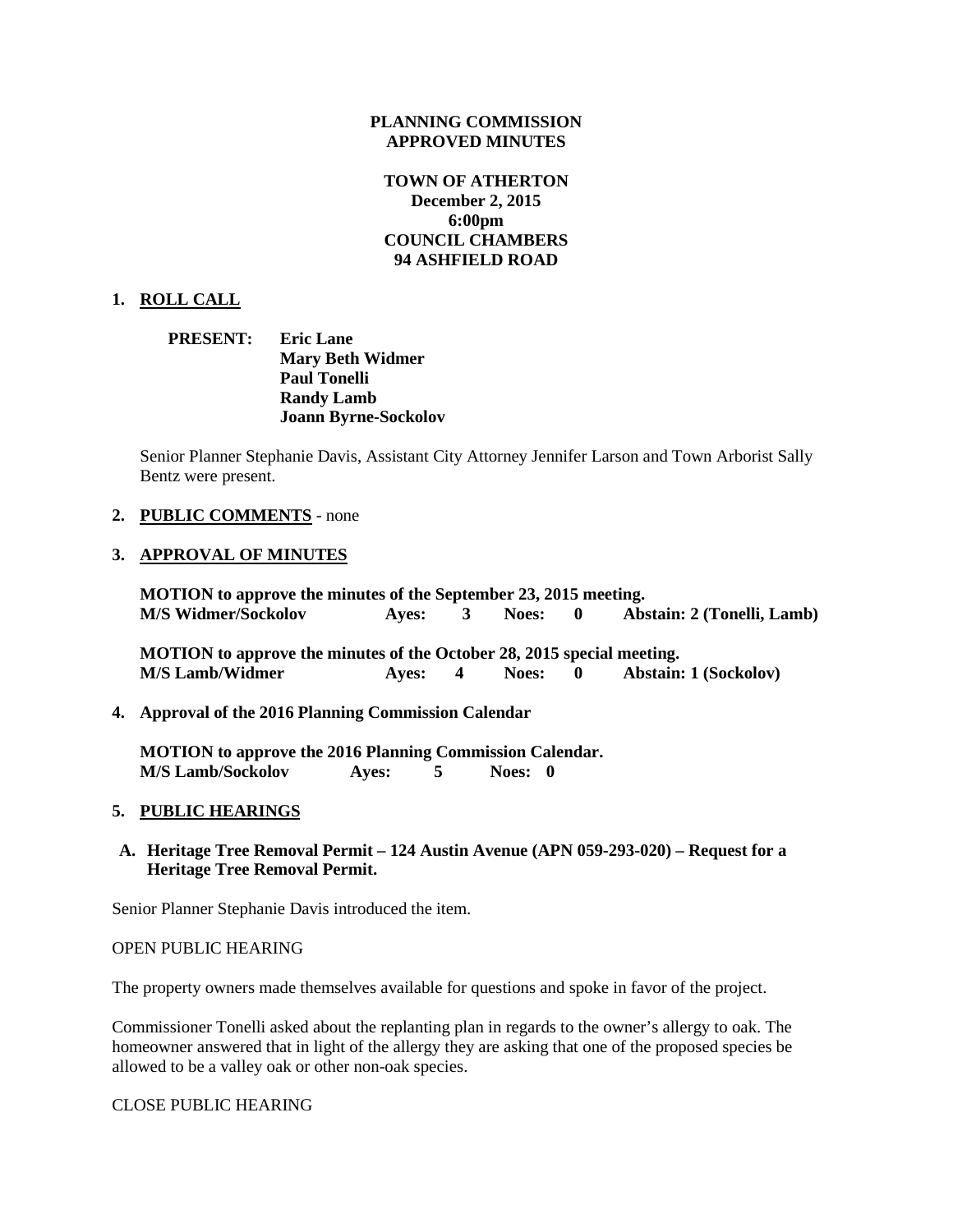**MOTION to find that the proposed removal of one heritage tree at 124 Austin Avenue in Atherton would not be contrary to the purpose and intent of the General Plan, for the reasons outlined in the staff report and that the Commission approve the tree removal with the conditions stated in the Draft Heritage Tree Removal Certificate.**

**M/S Lamb/Widmer Ayes: 5 Noes: 0**

Chair Lane advised of the 10-day appeal period.

## *Findings:*

*1. The removal of the trees would not be contrary to the Atherton General Plan.*

## **B. Heritage Tree Removal Permit– 12 Faxon Forest (APN 070-180-340) – Request for a Heritage Tree Removal Permit.**

Senior Planner Stephanie Davis introduced the item.

Chair Lane asked why tree #26 is being removed. He noted that when he visited the site, the specimen looked healthy. Sally Bentz responded that the tree in question is in the proposed footprint of the house. Commissioner Tonelli clarified that the area is a patio. Stephanie Davis confirmed that the portion of the building where the tree currently stands is an attached exterior covered space.

#### OPEN PUBLIC COMMENT

Houman Sharif, project architect, spoke on behalf of the project.

Landscape architect Scott Lewis and arborist Michael Young both made themselves available should the Commission have questions.

## CLOSE PUBLIC COMMENT

Commissioners Sockolov, Tonelli and Lamb noted their appreciation for the thoughtfulness of the submittal and the replanting and landscape plans.

Commissioner Widmer commented that the Commission historically does not approve removal of heritage trees to make way for construction so she would not support the request.

**MOTION to find that the proposed removal of three heritage trees at 12 Faxon Forest in Atherton would not be contrary to the purpose and intent of the General Plan, for the reasons outlined in the staff report, and that the Commission approved the tree removals with the conditions stated in the Draft Heritage Tree Removal Certificate.**

**M/S Lamb/Sockolov Ayes: 4 Noes: 1 (Widmer)**

Chair Lane advised of the 10-day appeal period.

## *Findings:*

*1. The removal of the trees would not be contrary to the Atherton General Plan.*